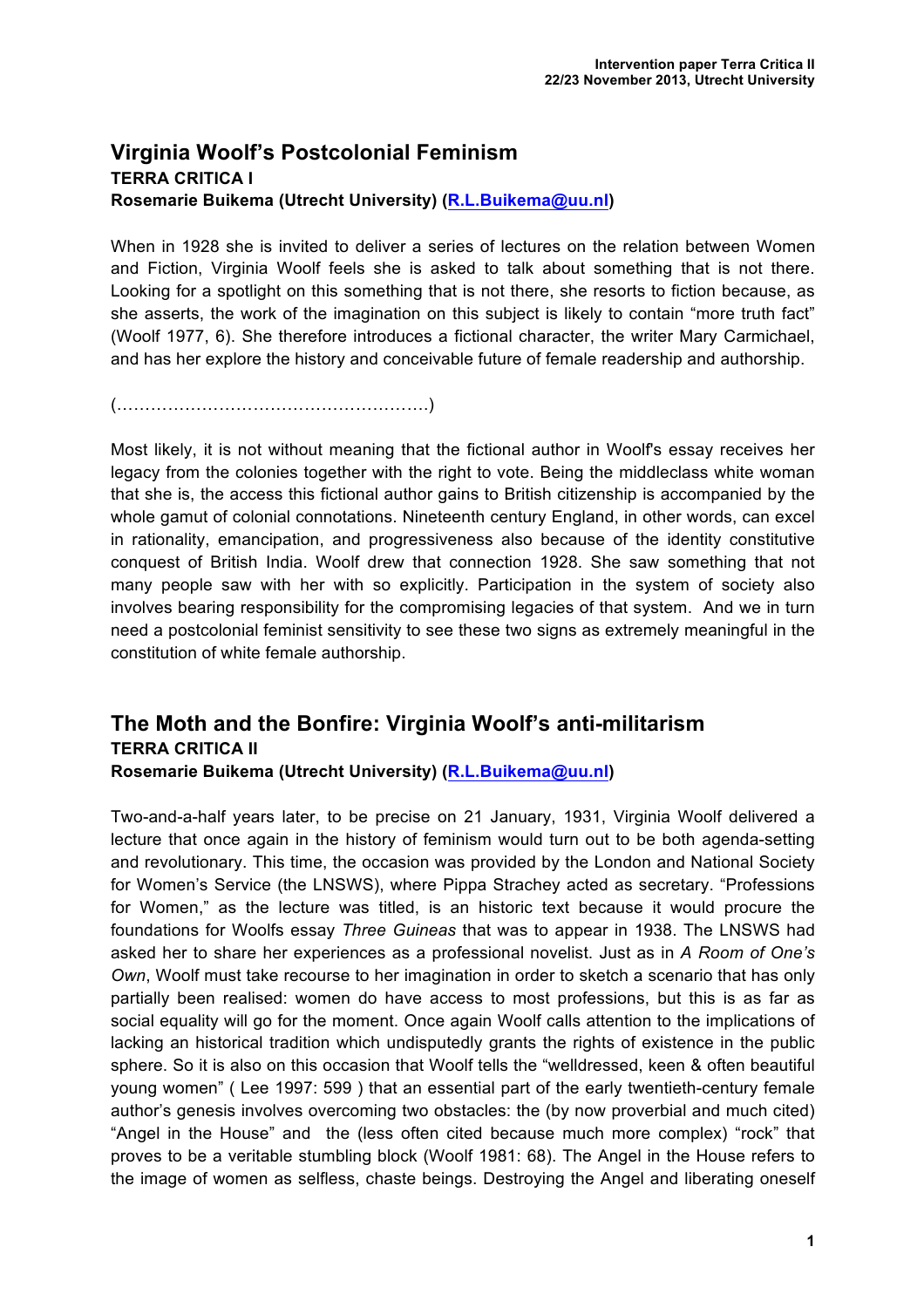from its concomitant restrictions is something the female author can eventually accomplish, according to Woolf. It requires self-examination, self-awareness, and discipline, but it can be done. Much harder to handle is the experience of the ever-looming rock which is firmly anchored in the system of patriarchal institutions and which at any moment, both expectedly and unexpectedly, can obscure a woman writer's self-awareness. The rock appears just as one's imagination threatens to run wild, just as the woman writer begins to be aware of her passions, her body, her potential, her existence as a thinking, desiring, and feeling subject (Woolf 1981: 67). Dodging it or slaying it is a task the first generation of working women is burdened with for the remainder of their working lives; Woolf foresees that each newly acquired freedom in the process of emancipation will immediately cause a reaction of restraint and containment.

How to disrupt that sticky process of internalised and institutionalised constraints is the basic question of every feminist and emancipatory practice. The task at hand is always to ask that critical question over and again and to analyse the individual answers collectively, in order to arrive at possible strategies and solutions for normalising the social presence of women. Alluding to her earlier manifesto, Woolf states that now a room in the patriarch's home has been acquired, the next step is to inhabit it free from patriarchal conditions.

Such is easier said than done. In *A Room of One's Own* Woolf had already demonstrated that the strands of British citizenship, financial independence, and colonial exploitation are thoroughly intertwined. The conundrum of participating in the publishing industry, as Woolf did, while keeping up critical awareness with regard to the rules of the game, is clear from the difference between the final version of the text for the Professions for Women lecture and notes made by Woolf while preparing it. As Hermione Lee observes, the eventual lecture, although a powerful statement, is a far cry from the passions that originated it. By way of example Lee quotes from Woolf's notes such as they were published by the Hogarth Press in *The Pargiters* (Leaska 1978). Here is just one of the impeding patriarchal rocks that made it impossible for Woolf to express what she really had to say:

For instance about the war. If I were reviewing books now, I would say that this was a stupid and violent and hateful and idiotic and trifling and ignoble and mean display. I would say I am bored to death by war books. I detest the masculine point of view. I am bored by his heroism, virtue, and honour. I think the best these men can do is not to talk about themselves anymore.

Of course, none of this would be printed (Lee 1997: 601)

So in the run-up to the reading, Woolf had already made the connection between women's limited access to the power of definition and the hegemony of the male discourse of heroism and warfare. Although Woolf in *A Room of One's Own* also connected the personal and the political, including global politics, and did so very explicitly, it would still take seven years before the practice of warfare as such and its concomitant gender specific rituals and conventions would be transformed into the point of departure for *Three Guineas*. The central issue in that polemical and at times furious essay is that the world in which women aim to participate by putting their oar in, the world in which they wish to acquire financial independence and professionalism, is also a world in which men measure their degree of masculinity, professionalism, and happiness against the benchmark of their role in actual or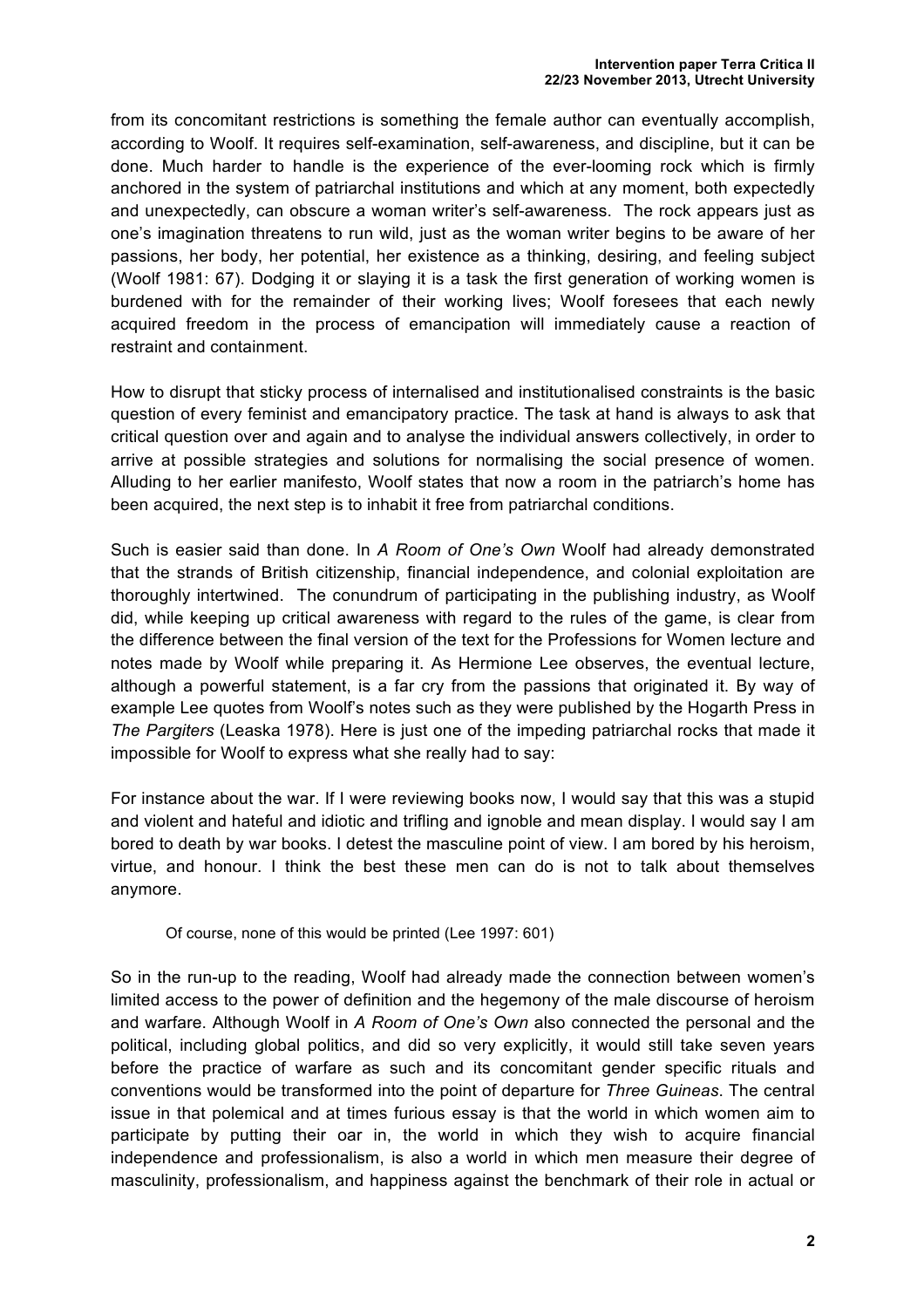symbolic warfare. As she did in *A Room of One's Own*, Woolf demonstrates in *Three Guineas* how the meaning of masculinity and femininity is inevitably intertwined with the organization of national and world politics: "the public and the private worlds are inseparably connected" (142). The desire to be involved in society therefore once again in this essay implies the risk of dirtying one's hands. However, in the latter pamphlet the emancipatory argument of the LNSWS lecture is no longer addressed exclusively to a highly educated female audience. The argument for exploiting the potential of women is inatead developed, in *Three Guineas*, in response to this global question: how in your opinion are we to prevent war?

This question, whether it is possible to prevent war, lands on Woolf's desk by way of a fictional letter writer. In the letters she consequently writes in reply to that question, she distributes a guinea each for three possible contributions to a solution. Since women at the time of writing had no access to the army or navy, war is a man's business. Uniforms, gowns, cortèges, parades, decorations, titles, or medals: they are, Woolf argues, the paraphernalia of nationalism, competition, and narcissism; of social struggle, of inclusion, and exclusion. They are the visible manifestations of traditions that in extreme cases could lead to war and in which women in the late 1930s had hardly participated at all. If we want to prevent war, we must on the one hand understand the loyalties and emotions that cause men to engage in war, while on the other hand we must also consider potentially innovative insights on the part of women. A gender specific problem requires a gender specific answer. This perception causes Woolf to meticulously analyse the early twentieth-century mechanisms of social and symbolic inclusion and exclusion. The prism of gender difference is needed to answer the question of how war can be avoided.

The ensuing thought exercise, mind-blowing and matchless, has three fictional protagonists writing letters that incite the author to lay bare hitherto invisible phenomena and relationships. This leads for example to a priceless deconstruction of the processions, dress codes, and decorations of important and even more important men, which causes Woolf to conclude that the major public garment in the life of a man is his uniform, whereas in the case of a woman it is her wedding dress. In answering the letter writers' questions, though, Woolf does not only address the issue of how the loyalties of warmongering men should be understood. She also revolutionizes the genre of cultural criticism, just as she did in *A Room of One's Own*. Her two-pronged analysis in *Three Guineas* is based on what only decades later would come to be known as semiotics and affect analysis.

Central to her breakdown of the underpinnings of warfare is the question that also propelled *A Room*: what exactly do we see when we look around us? And how does this seeing affect us, how does it affect women and men? In *A Room of One's Own* the fictive woman author observes the gendered public sphere in quasi fictional places like the Oxbridge college campus, while in *Three Guineas* critical reflection begins at home with the reading of biographies and opening the newspaper. Woolf's use of biography as source for an historical survey of inclusion and exclusion and her method of reading between the lines in order to unearth the untold story has been pointed out elsewhere. Here, I intend to supplement those insights by looking more closely at Woolf's rhetorical use of that other source: war photography.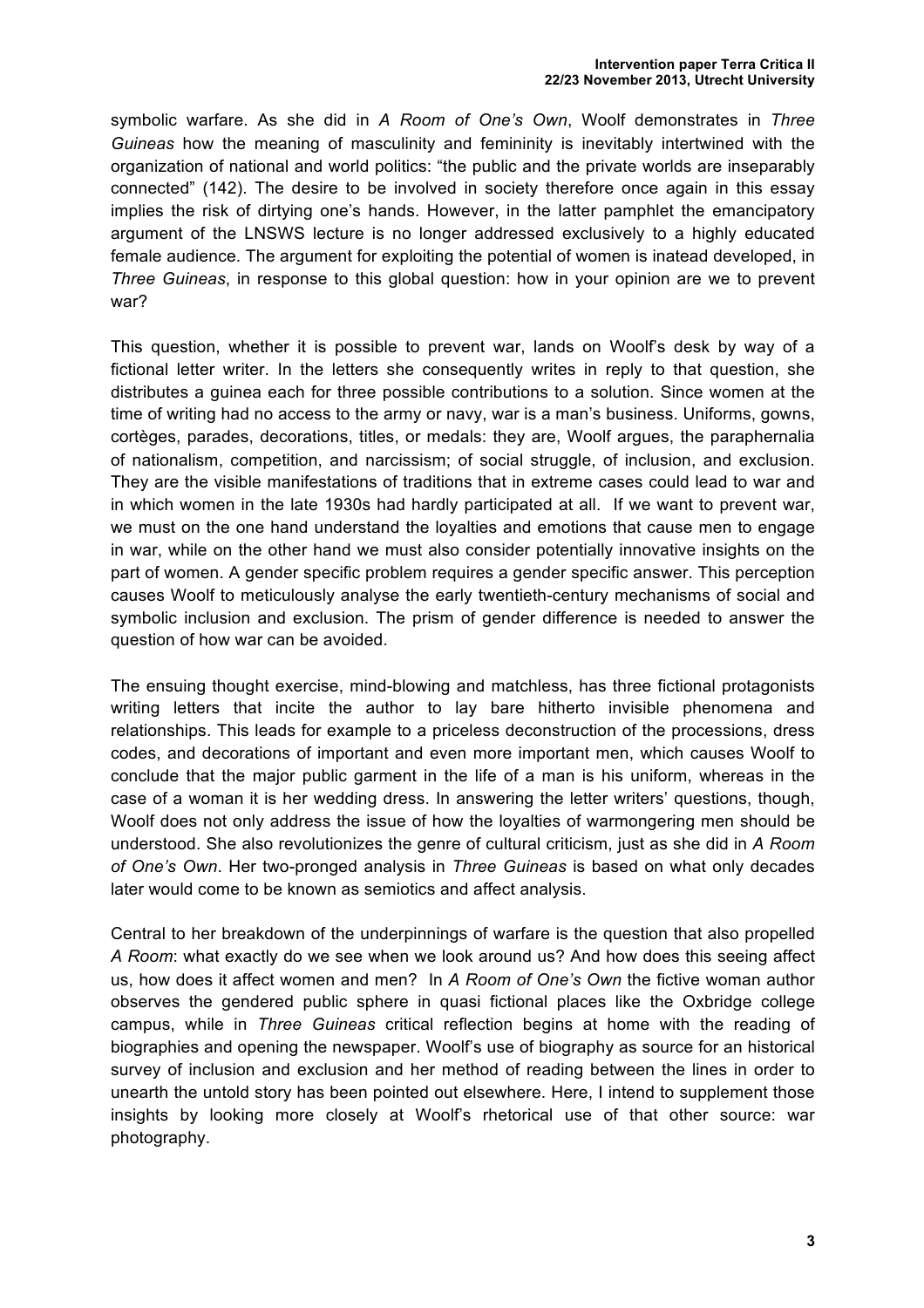During her work on *Three Guineas* in 1936 and 1937, the main news in the daily papers was centred on the Spanish Civil War with the opposing factions of fascist nationalists and antifascist republicans. Germany, Italy, and the Soviet Union all in one way or another became involved in this national conflict, which meant a substantial heightening of international tension during the interbellum period. For this reason, the Spanish Civil War in retrospect looked like a dress rehearsal for World War II. Woolf does not address the content of the conflict such as it is described in the newspapers. She does mention the fact, however, of the photographs of dead bodies and collapsed houses that were weekly sent to the British newspapers. Her observation on the never-ending flow of war pictures is more significant than it might appear from our contemporary perspective which has left us all but completely numb and helpless in face of the relentless exposition to images of mangled bodies and houses shot to pieces. The Spanish Civil War, however, was the first war in history that was widely recorded by visual means. Photographers, some of whom remained anonymous, while others gained renown for their commitment, such as the first female war photographer Gerda Taro and the later Magnum founder Robert Capra, documented the tragedy and romance of the struggle against evil, capturing images of ruins, citizens adrift, and the bodies of dead soldiers; of men, women, and children.



"Those photographs are not an argument; they are simply a crude statement of fact addressed to the eye," Woolf writes (p. 11). Writing twenty years before Roland Barthes's ground-breaking milestone of cultural criticism, *Mythologies* (1957), Woolf might be one of the first cultural critics to base a cultural-political argument on a thorough analysis of the emotions and thoughts evoked by looking at a picture. Her argument hinges on what is presented as just a sample; she describes an everyday picture in the papers. Everyone can see it. Choosing this particular object, a war photograph, implies that with the advent of war photography women as well as men now for the first time in history can witness war scenes that take place elsewhere. Women and men see exactly the same images: "For now at last we are looking at the same picture, we are seeing with you the same dead bodies, the same ruined houses" (11). And she goes on to say that watching those photos fulfils both sexes with disgust and horror.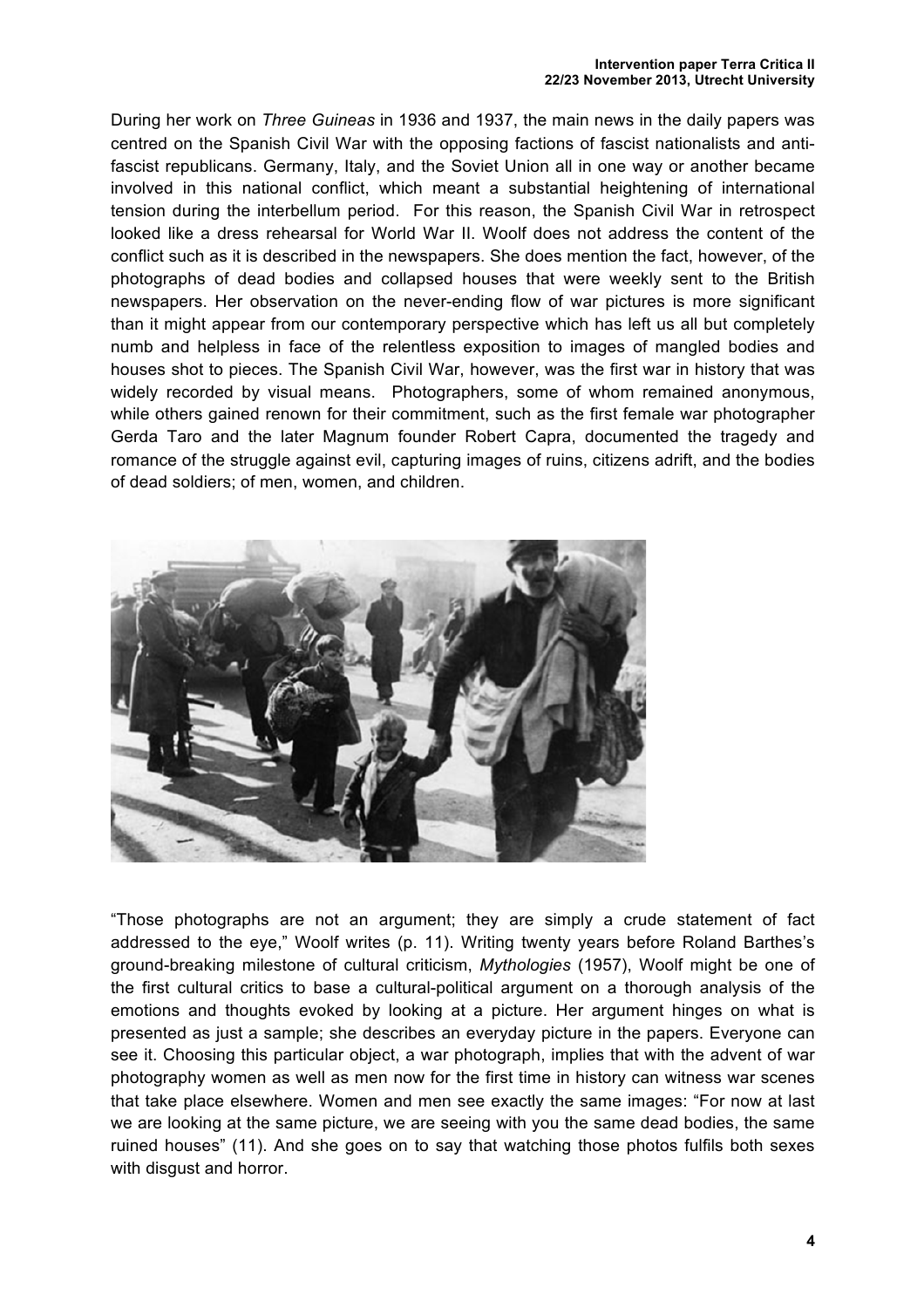But then: what can be done with such disgust? Which strategies are available to men and which to women if they want to act on that disgust? This is the question that starts off Woolf's probing analysis of gender inequality in the exercise of citizenship and (inter)national solidarity. Men can actually take up arms and fight back, women cannot. Men can exert influence using politics and the economy, women only in a very limited way. Then again all the means men can dispose of to exert influence are part of the system that leads to war. Whether it be capital, education, or culture: everything is geared to keeping nationalism, competition, and narcissism firmly in the saddle. What women might offer the anti-war lobby, then, is far from the pursuit of equality or the goal of participating in the hegemonic power to define which men so easily have access to. What women truly can offer is the fact that they can think outside the weight of tradition. What women *can* offer therefore is this: their difference.

In the first two essays Woolf had demonstrated with great perseverance how the pursuit of equality would lead to the inevitable and compromising consequence of accepting the main principles of Western patriarchy. With that, an economy of competition, nationalism, and narcissism is accepted, one that has led to the war industry whose images now appear in the papers on a daily basis. Therefore, as Woolf argues in the third essay, the only position that women can really claim for themselves and that might lead to something new is the position of difference. In practically all aspects, women take up a different position in society because of their history of exclusion and rightlessness. That absence of a social tradition is a handicap in effectively exercising one's influence in the public sphere, but could perhaps also be experienced as a liberating force elsewhere. In the early 1970s, it was Luce Irigaray who would compellingly elaborate on this novel idea of a political zero line, of indifference towards the paraphernalia of power, with the publication of that milestone in continental difference thinking: *Speculum de l' autre Femme* (1974). Forty years previously, Woolf had in fact paved the way for this influential feminist philosophy of difference. She suggests that women who are concerned with the question of how to prevent war should in their search for effective strategies place themselves outside society, as if they are the contemporary of Antigone, who could only practice the love her brother beyond the city walls of Thebe. The recourse for women seeking to serve the cause of peace, in order to give what they really *can* give, instead of contorting their intellect in order to meet the demands that patriarchy imposes on women, is to call attention to, as well as take on, both the absence of any power of definition and the difference in tradition. Instead of prostituting the brain, as Woolf perfectly and plainly puts it, women who want to serve peace should unite in what she proposes to call an "Outsiders Society." The Outsiders Society endorses the great principles of Justice, Equality and Liberty on which every democratic society is based. The Outsiders Society does not reject the objective of this democratic endeavour; but it does reject the resources that so far have been available to reach that goal.

So when looking at the pictures of ruined houses and dead bodies everywhere, Woolf concludes that "[t]he answer to your question must be that we can best help you to prevent war not by repeating your words and following your methods but by finding new words and creating new methods" (143).

Woolf, being who she was, took this thought exercise very seriously while involved in the project of writing Three Guineas. One diary entry reads: "And I'm so absorbed in Two